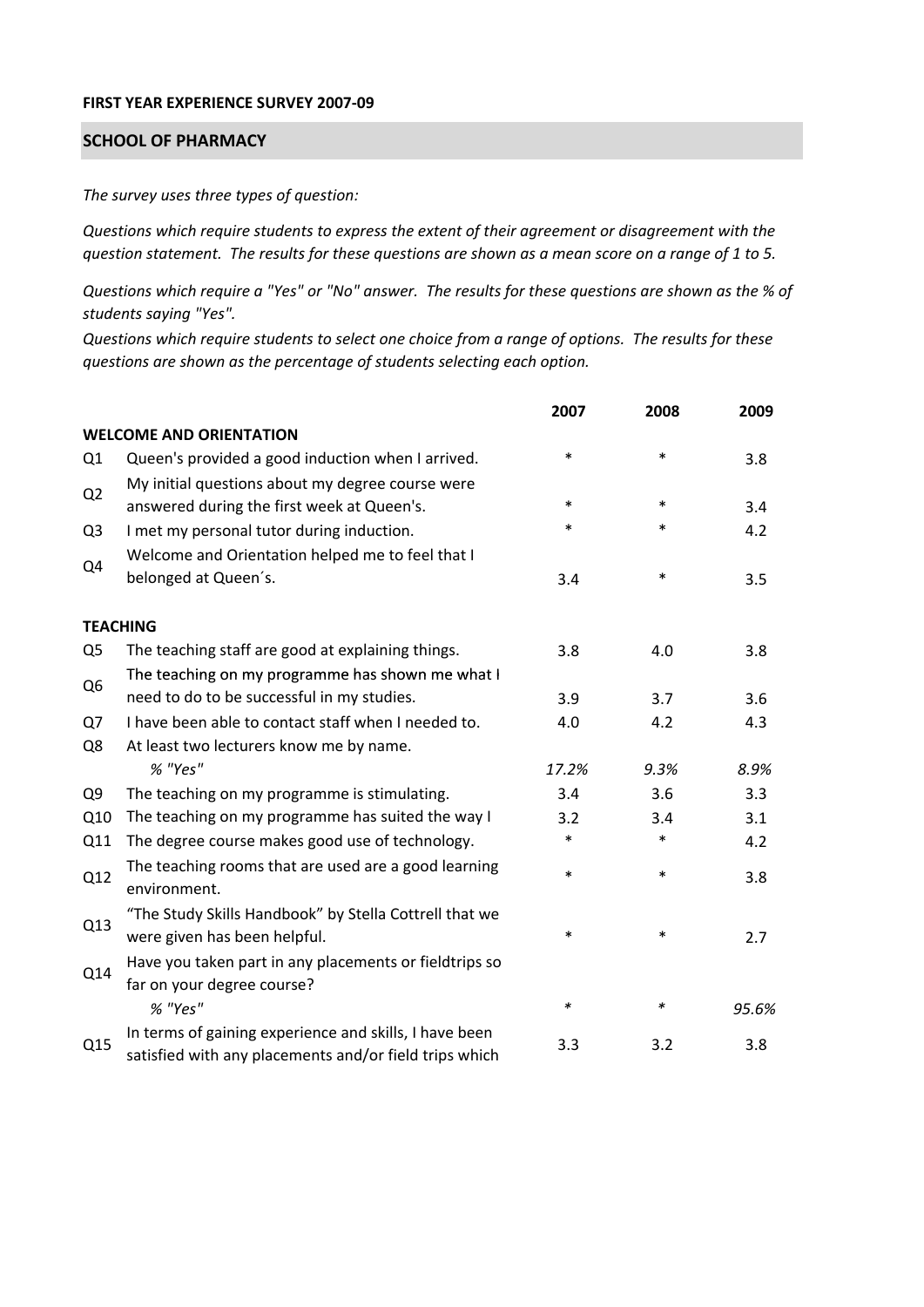|                 |                                                                                                      | 2007   | 2008   | 2009   |
|-----------------|------------------------------------------------------------------------------------------------------|--------|--------|--------|
|                 | <b>ASSESSMENT AND FEEDBACK</b>                                                                       |        |        |        |
| Q16             | Feedback on my work has been prompt (within three<br>weeks of submission of the work).               | 4.2    | 3.9    | 3.7    |
| Q17             | Feedback on my work has helped me in my learning.                                                    | 3.9    | 3.8    | 3.3    |
| Q18             | The criteria used in assessing work were made clear at<br>the beginning of my programme.             | 3.8    | 3.7    | 3.4    |
| Q19             | I am satisfied with my academic performance on my<br>modules.                                        | 3.6    | 3.6    | 3.5    |
|                 | <b>LEARNING RESOURCES</b>                                                                            |        |        |        |
| Q <sub>20</sub> | The library resources (eg, books, journals) are good<br>enough for my needs.                         | 4.1    | 4.2    | 4.1    |
| Q21             | The library services (eg, borrower services, information,<br>training) are good enough for my needs. | 4.0    | 4.1    | 4.0    |
| Q <sub>22</sub> | I have been able to access computers when I needed to.                                               | 4.2    | 4.1    | 4.1    |
| <b>SERVICES</b> |                                                                                                      |        |        |        |
|                 | Where I have used them, I have been satisfied with the following:                                    |        |        |        |
| Q <sub>23</sub> | <b>Accommodation Office</b>                                                                          | 3.6    | 3.4    | 4.1    |
| Q <sub>24</sub> | <b>Admissions Office</b>                                                                             | 4.0    | 3.8    | 3.8    |
| Q <sub>25</sub> | <b>Campus Eating Places</b>                                                                          | $\ast$ | $\ast$ | 4.0    |
| Q <sub>26</sub> | Careers Services, Work Placement Centre, Jobshop                                                     | 3.4    | 3.2    | 3.7    |
| Q27             | <b>Counselling Service</b>                                                                           | $\ast$ | $\ast$ | 3.0    |
| Q <sub>28</sub> | <b>Disability Services</b>                                                                           | 2.9    | 3.2    | 3.0    |
| Q <sub>29</sub> | <b>Health Services</b>                                                                               | 3.6    | 3.4    | $\ast$ |
| Q30             | <b>Finance Office</b>                                                                                | 3.5    | 3.8    | 4.0    |
| Q31             | Learning Development Service                                                                         | $\ast$ | $\ast$ | 3.8    |
| Q <sub>32</sub> | Queen's International                                                                                | 2.9    | 3.1    | 3.3    |
| Q <sub>33</sub> | Queen's Sport (PEC)                                                                                  | $\ast$ | $\ast$ | 4.2    |
| Q34             | Student Jobshop                                                                                      | $\ast$ | $\ast$ | 3.2    |
| Q <sub>35</sub> | <b>Student Records and Examinations</b>                                                              | 3.8    | 3.8    | 4.1    |
| Q36             | <b>Student Support</b>                                                                               | 3.4    | 3.6    | $\ast$ |
| Q <sub>37</sub> | <b>Student Guidance Centre</b>                                                                       | *      | 3.9    | 4.3    |
| Q38             | <b>Students' Union</b>                                                                               | *      | $\ast$ | 4.3    |
| Q39             | University Clubs and Societies                                                                       | *      | $\ast$ | 4.0    |
| Q40             | The Students' Union has enhanced my experience at<br>Queen's                                         | *      | $\ast$ | 3.6    |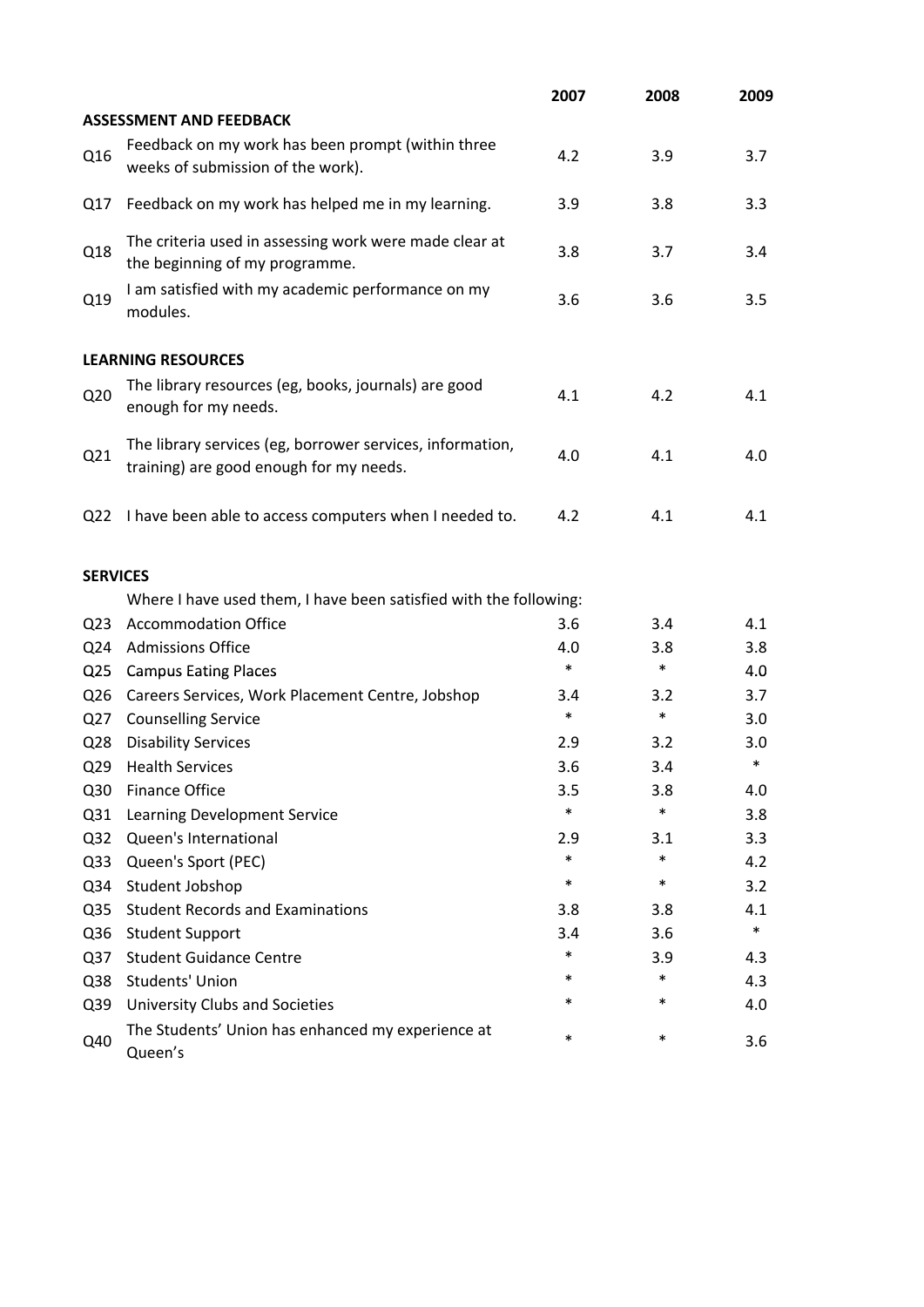|                 |                                                                                                  | 2007   | 2008   | 2009    |
|-----------------|--------------------------------------------------------------------------------------------------|--------|--------|---------|
| <b>ADVICE</b>   |                                                                                                  |        |        |         |
|                 | I have received sufficient guidance about the academic choices open to me:                       |        |        |         |
| Q41             | Pre-Admission (from Admissions Office)                                                           | 3.5    | 3.2    | 3.2     |
| Q42             | Post-admission (from Schools, Academic Staff)                                                    | 3.4    | 3.4    | 3.6     |
| Q43             | From other staff in the School (once I had arrived at                                            | *      | $\ast$ | 3.8     |
| Q44             | Queen's information on tuition fees and bursaries was<br>helpful.                                | $\ast$ | $\ast$ | 3.5     |
|                 | The most useful source of information on tuition fees                                            |        |        |         |
| Q45             | and financial support was:                                                                       |        |        |         |
|                 | Secondary School                                                                                 | 24.1%  | 26.7%  | ∗       |
|                 | E&LB/LEA                                                                                         | 37.9%  | 30.7%  | *       |
|                 | <b>UCAS</b>                                                                                      | 15.5%  | 17.3%  |         |
|                 | Queen's literature (leaflets, correspondence)                                                    | 10.3%  | 13.3%  | *       |
|                 | Queen's website                                                                                  | 10.3%  | 6.7%   | *       |
|                 | Other                                                                                            | 1.7%   | 5.3%   | *       |
|                 | PERSONAL DEVELOPMENT                                                                             |        |        |         |
| Q46             | My programme requires me to work with other<br>students.                                         | 4.2    | 4.0    | 4.0     |
| Q47             | I have received sufficient advice about Personal<br>Development Planning (PDP).                  | 3.4    | 3.5    | 3.9     |
| Q48             | I am not as motivated towards my studies as I should<br>be.                                      | 2.7    | 2.9    | 2.8     |
| Q49             | Having Personal Tutors for first year students is a good<br>idea.                                | $\ast$ | $\ast$ | 3.7     |
| Q50             | I haven't done the background reading expected of me.                                            | 2.6    | 2.9    | 2.6     |
| Q51             | Academic work at this level is harder than I expected it<br>to be.                               | 2.8    | 2.8    | $2.4\,$ |
| Q <sub>52</sub> | I feel I have made the right choice of programme.                                                | 4.2    | 4.0    | 4.0     |
| Q53             | I know what I want to do when I graduate.                                                        | 4.0    | 4.0    | 3.8     |
| Q54             | I am confident that my programme will lead to a job at<br>a level that matches my qualification. | 4.5    | 4.3    | 4.3     |
| Q <sub>55</sub> | I enjoy the social side of being at Queen's.                                                     | 4.4    | 4.0    | 4.2     |
| Q56             | I know about Degree Plus.                                                                        | $\ast$ | $\ast$ | 2.6     |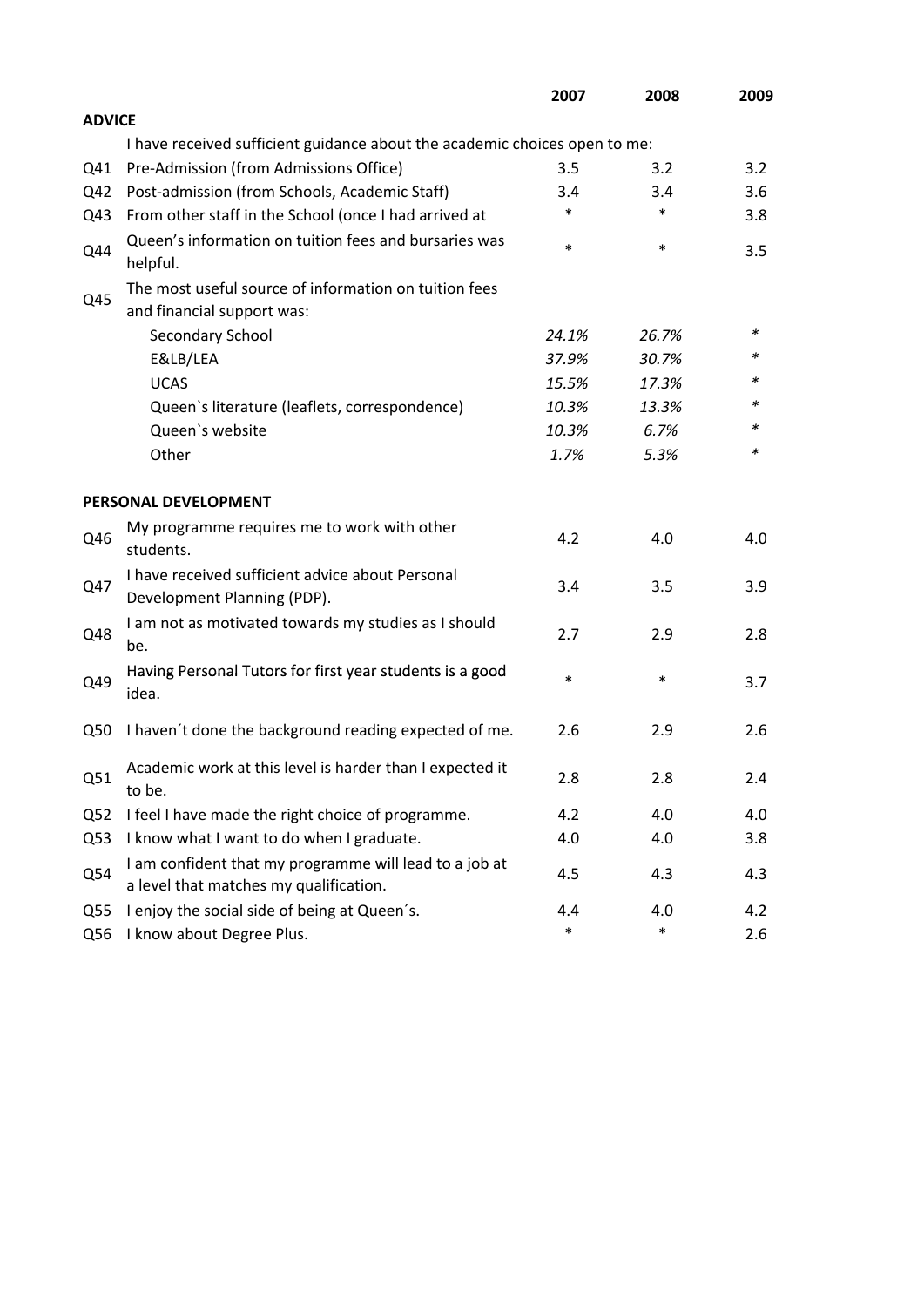|     |                                                                        | 2007    | 2008  | 2009  |
|-----|------------------------------------------------------------------------|---------|-------|-------|
|     | <b>ORGANISATION AND MANAGEMENT</b>                                     |         |       |       |
|     | How many hours of time-tabled classes (eg, lectures,                   |         |       |       |
| Q57 | tutorials, seminars, practicals) have you had scheduled                |         |       |       |
|     | $0-6$                                                                  | 0.0%    | 0.0%  | 0.0%  |
|     | $7 - 12$                                                               | 1.8%    | 0.0%  | 0.0%  |
|     | $13 - 18$                                                              | 24.6%   | 28.4% | 13.6% |
|     | 19-24                                                                  | 73.7%   | 64.9% | 77.3% |
|     | $25+$                                                                  | $0.0\%$ | 6.8%  | 9.1%  |
|     | How many days per week during term-time do you                         |         |       |       |
| Q58 | typically come to Queen's to study?                                    |         |       |       |
|     | 1                                                                      | 3.6%    | 1.4%  | 4.7%  |
|     | $\overline{2}$                                                         | 1.8%    | 2.9%  | 2.3%  |
|     | 3                                                                      | 5.4%    | 1.4%  | 4.7%  |
|     | 4                                                                      | 17.9%   | 11.6% | 4.7%  |
|     | $5+$                                                                   | 71.4%   | 82.6% | 83.7% |
|     |                                                                        |         |       |       |
|     | <b>STUDY LIFE BALANCE</b>                                              |         |       |       |
| Q59 | Where are you living while you are attending Queen's?                  |         |       |       |
|     | At Home                                                                | 32.8%   | 35.6% | 28.9% |
|     | Other private accommodation                                            | 22.4%   | 24.7% | 8.9%  |
|     | University run accommodation                                           | 44.8%   | 39.7% | 62.2% |
|     | Have you been required to take on employment (part-                    |         |       |       |
| Q60 | time, full-time) to finance yourself through university?               |         |       |       |
|     | % "Yes"                                                                | 67.2%   | 69.3% | 66.7% |
| Q61 | Please select the number of hours you work in your job                 |         |       |       |
|     | per week:                                                              |         |       |       |
|     | $1 - 5$                                                                | 10.3%   | 7.7%  | 3.3%  |
|     | $6 - 10$                                                               | 53.8%   | 53.8% | 53.3% |
|     | $10 - 15$                                                              | 15.4%   | 30.8% | 23.3% |
|     | $16 - 20$                                                              | 17.9%   | 5.8%  | 20.0% |
|     | $21 - 25$                                                              | 2.6%    | 0.0%  | 0.0%  |
|     | $26+$                                                                  | 0.0%    | 1.9%  | 0.0%  |
| Q62 | I find it difficult to balance academic and other commitments such as: |         |       |       |
|     | Social Life                                                            | 2.9     | 3.0   | 2.9   |
|     | Work (part-time, full-time)                                            | 3.1     | 3.2   | 2.9   |
|     | Caring for others (parent, partner, children)                          | 3.5     | 3.5   | 3.5   |